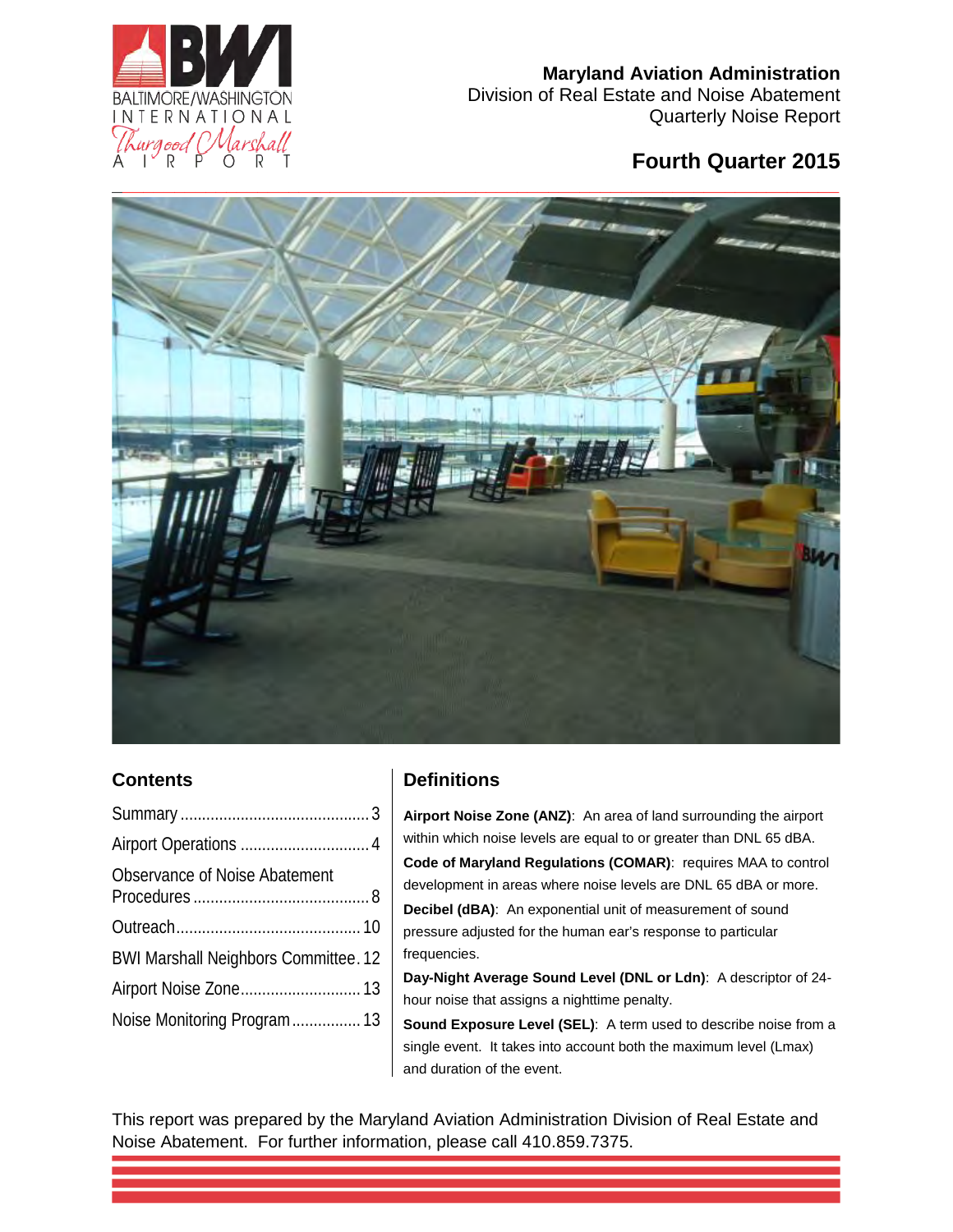

**Fourth Quarter 2015**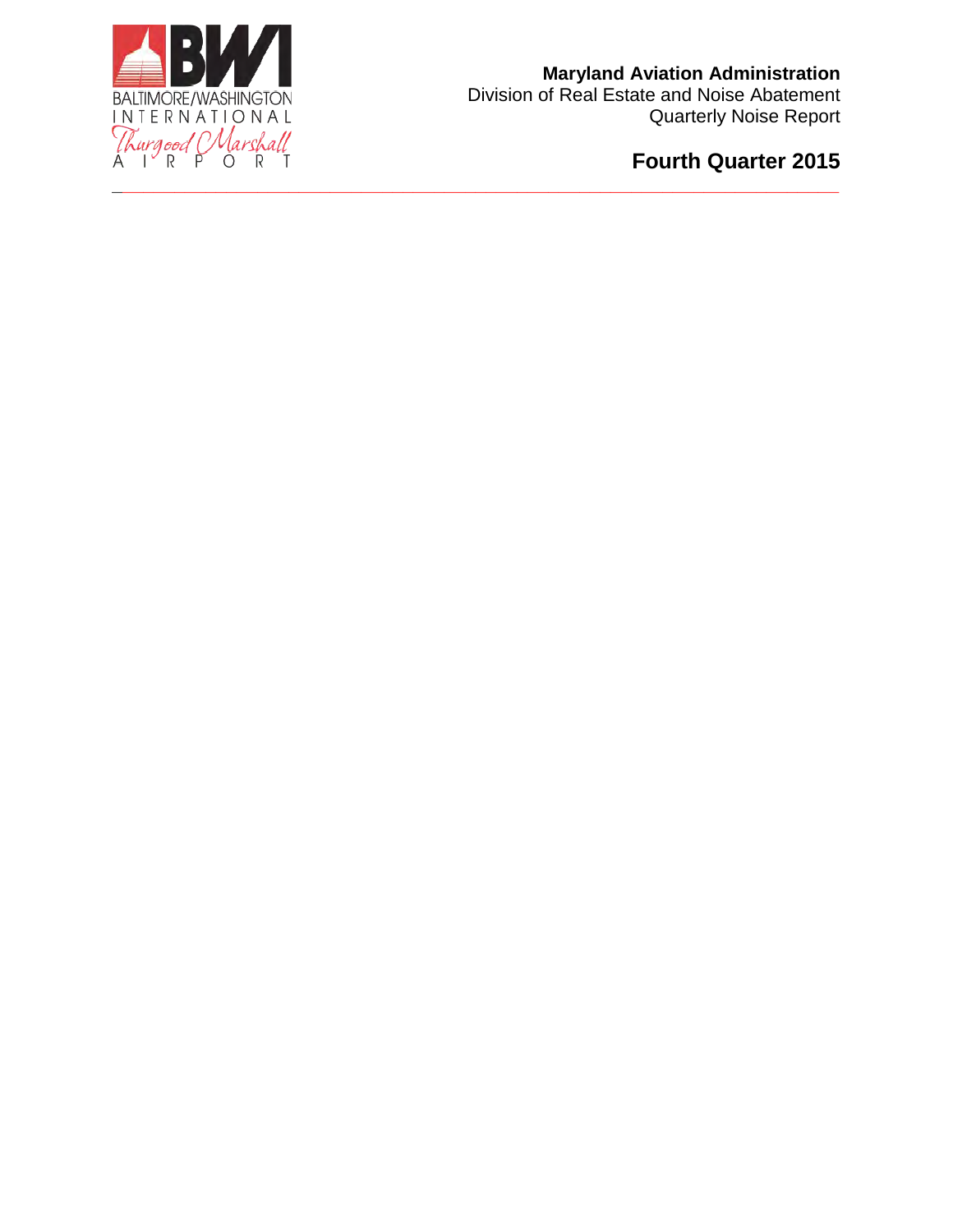

Division of Real Estate and Noise Abatement Quarterly Noise Report

# **Summary**

This report provides a review of the aviation noise abatement program for the fourth quarter of 2015 (October 1 to December 31). Included in this report is information on jet aircraft operations, observance rates for noise abatement procedures, complaints received about aircraft noise, and community outreach efforts by the Maryland Aviation Adminstration (MAA). Information on noise levels at permanent noise monitoring sites will be provided in future reports when new noise monitors are installed.

<span id="page-2-0"></span>**\_\_\_\_\_\_\_\_\_\_\_\_\_\_\_\_\_\_\_\_\_\_\_\_\_\_\_\_\_\_\_\_\_\_\_\_\_\_\_\_\_\_\_\_\_\_\_\_\_\_\_\_\_\_\_\_\_\_\_\_\_\_\_\_\_\_\_\_\_\_**

- Average daily jet flights were approximately 614 per day during the 4<sup>th</sup> Quarter of 2015, compared to 561 per day for the 4<sup>th</sup> Quarter of 2014.
- Night-time operations averaged 85 per night for the  $4<sup>th</sup>$  Quarter of 2015, compared to 65 per night in the 4<sup>th</sup> Quarter of 2014.
- A total of 659 calls and e-mail complaints were made to the Noise Office during the  $4<sup>th</sup>$ Quarter of 2015 compared to 314 calls/e-mails during the 4<sup>th</sup> Quarter of 2014.
- The Airport operated in west flow operations for 72 percent of the time during the  $4<sup>th</sup>$ Quarter of 2015.

### **Aviation News Items of Interest**

- Runway 10-28, one of the major commercial runways at Baltimore/Washington International Thurgood Marshall (BWI Marshall) Airport, reopened following months of major construction. The runway was temporarily closed in late August as part of a comprehensive series of airfield improvements. The closure was necessary in order to complete pavement work, taxiway improvements, and installation of new navigational equipment as required by Congress and the Federal Aviation Administration (FAA).
- The USO of Metropolitan Washington-Baltimore (USO-Metro) has named the Maryland Aviation Administration (MAA) to its 2015 Circle of Stars. USO-Metro established its Circle of Stars program to recognize outstanding businesses and organizations that support the USO's important programs, events, and services. "The USO does incredible work on behalf of our service members and military families, and we are honored to host the USO International Gateway Lounge here at BWI Marshall," said Ricky Smith, Executive Director and Chief Executive Officer of the MAA. "We are very grateful for this Circle of Stars recognition.
- A new, inviting dining option is now open for travelers at BWI Marshall Airport. The Firkin & Flyer offers a comfortable restaurant, bar, and lounge modeled after a traditional neighborhood British pub. Located on the B/C Connector near Concourse C, the Firkin & Flyer includes a large, 3,700-square-foot dining area and bar, along with a separate 1,075-square-foot lounge.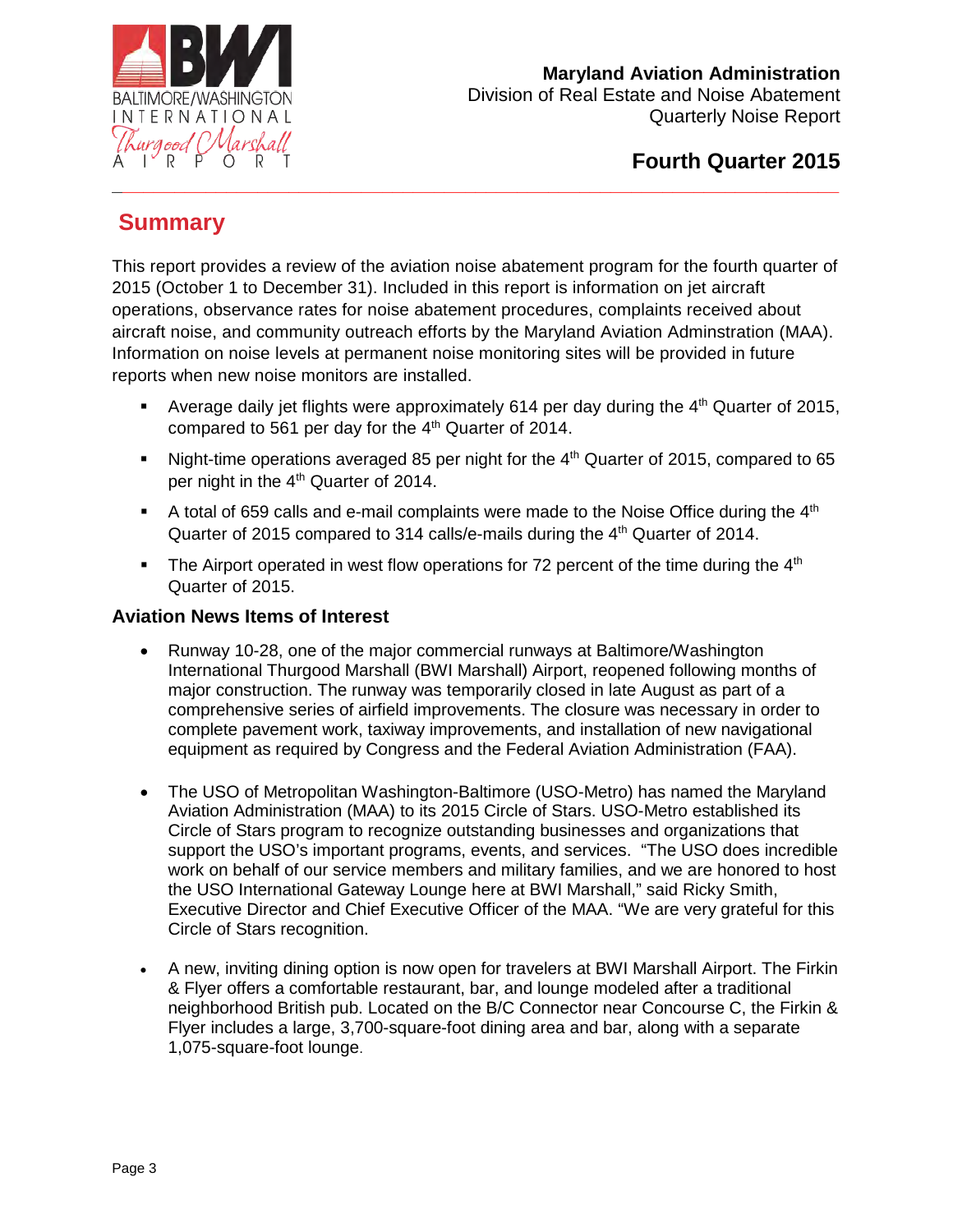

## <span id="page-3-0"></span>**\_\_\_\_\_\_\_\_\_\_\_\_\_\_\_\_\_\_\_\_\_\_\_\_\_\_\_\_\_\_\_\_\_\_\_\_\_\_\_\_\_\_\_\_\_\_\_\_\_\_\_\_\_\_\_\_\_\_\_\_\_\_\_\_\_\_\_\_\_\_ Airport Operations**

This section presents information on the level of operational activity at BWI Marshall, including air traffic levels by jet aircraft, runway use, and flight corridors.

## **Overall Activity Levels and Nighttime Activity**

The graph below presents the average number of daily jet flights at BWI Marshall, including all arrivals and departures by business jets and air carrier aircraft. The figure also presents data for the preceding nine months, for a twelve-month total.

The average daily number of jet operations during the  $4<sup>th</sup>$  Quarter of 2015 was 614 as compared with 561 in the 4<sup>th</sup> Quarter of 2014. Overall traffic levels were approximately 9.3% higher than the same period during 2014.



The following figure presents nighttime air carrier, business jets and cargo jet operations. At BWI Marshall, a nighttime operation is defined as an arrival flight or departure flight that occurs between the hours of 10 pm and 7 am. The average number of nighttime jet operations was approximately 85 per night during the  $4<sup>th</sup>$  Quarter of 2015, compared to 65 per night during  $4<sup>th</sup>$ Quarter of 2014. The average number of nighttime cargo operations was approximately 7 per night during the  $4<sup>th</sup>$  Quarter of 2015, compared to 6 per night during  $4<sup>th</sup>$  Quarter of 2014.

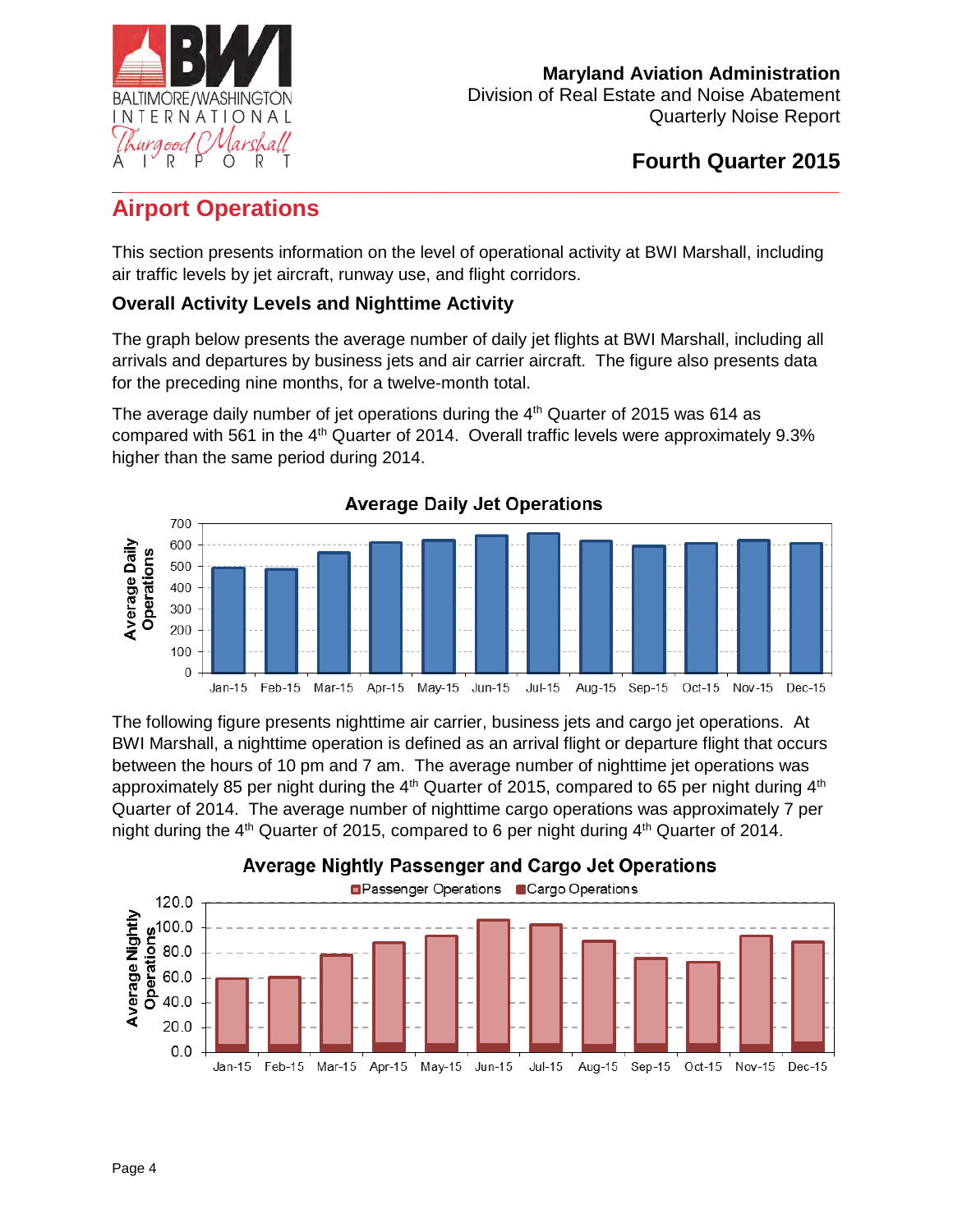

Division of Real Estate and Noise Abatement Quarterly Noise Report

## **Fourth Quarter 2015**

#### **\_\_\_\_\_\_\_\_\_\_\_\_\_\_\_\_\_\_\_\_\_\_\_\_\_\_\_\_\_\_\_\_\_\_\_\_\_\_\_\_\_\_\_\_\_\_\_\_\_\_\_\_\_\_\_\_\_\_\_\_\_\_\_\_\_\_\_\_\_\_ Runway Use**

The MAA maintains a preferential runway use program to minimize the aircraft noise impact on neighboring communities. For noise abatement purposes, west flow (aircraft departures to the west) is more desirable since a smaller population is impacted by aircraft noise when BWI Marshall operates in a west flow direction. Prevailing wind speed, direction and weather factors determine the direction of air traffic flow. Aircraft usually take off and land into the wind to meet safety and operational requirements. From August 31, 2015 to November  $26<sup>th</sup>$ , 2015, Runway 10/28 was closed for a runway rehabilitation project. During this closure, both west and east flow runway configurations were altered. Most notably, arrivals on Runway 15R and departures on Runway 33L were common during this period causing an increase in aircraft overflights to the northwest of BWI Marshall.

The figures below show all jet $^{\rm l}$  runway use for the 4<sup>th</sup> Quarter of 2015. During east flow, all jet aircraft primarily depart from Runway 15R and arrive on Runway 10. During west flow, all jet aircraft primarily depart from Runway 28 and arrive on Runway 33L. Historical trends result in annual average west flow of about 70%. During the closure of Runway 10/28, Runway 15R was the primary runway for both arrivals and departures in east flow and Runway 33L was the primary runway for both arrivals and departures in west flow.



 $\overline{a}$ 



**All Jet Arrival Runway Use, 4th Quarter of 2015 All Jet Departure Runway Use, 4th Quarter of 2015** 

Page 5  $<sup>1</sup>$  "All jet" includes commercial air carrier as well as private (corporate) jet aircraft.</sup>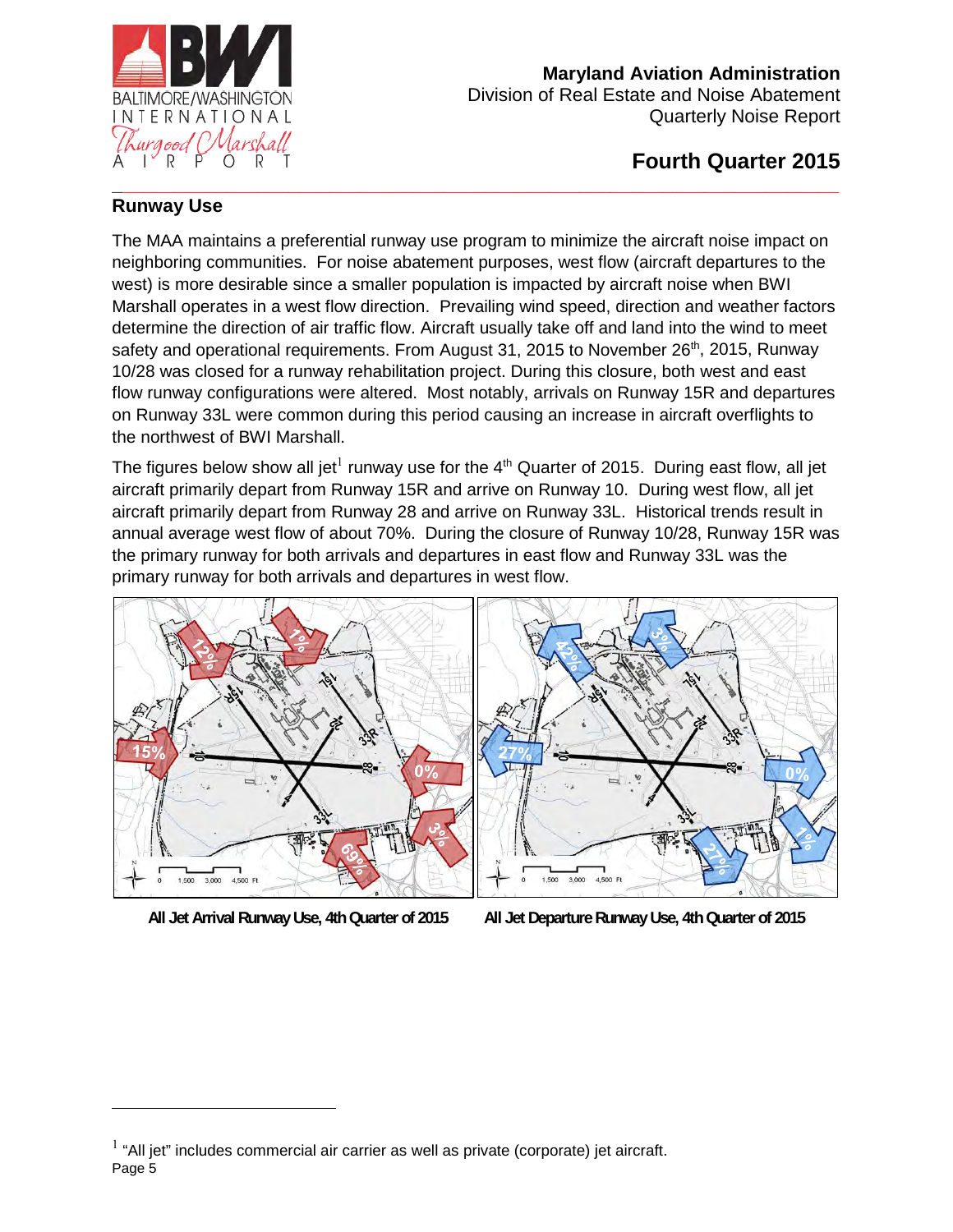

Division of Real Estate and Noise Abatement Quarterly Noise Report

## **Flight Corridors**

The following figures depict the flight corridors at BWI Marshall for the following conditions and groups of aircraft as derived from BWI Marshall's current noise and operations monitoring systems:

- All jet departures in west flow
- All jet departures in east flow
- All jet arrivals

These "flight track density plots" use color gradations to depict the flight track geometry, dispersion, and relative frequency of air traffic. The color ranges are assigned based on the relative density of aircraft operations during the 4<sup>th</sup> Quarter of 2015.

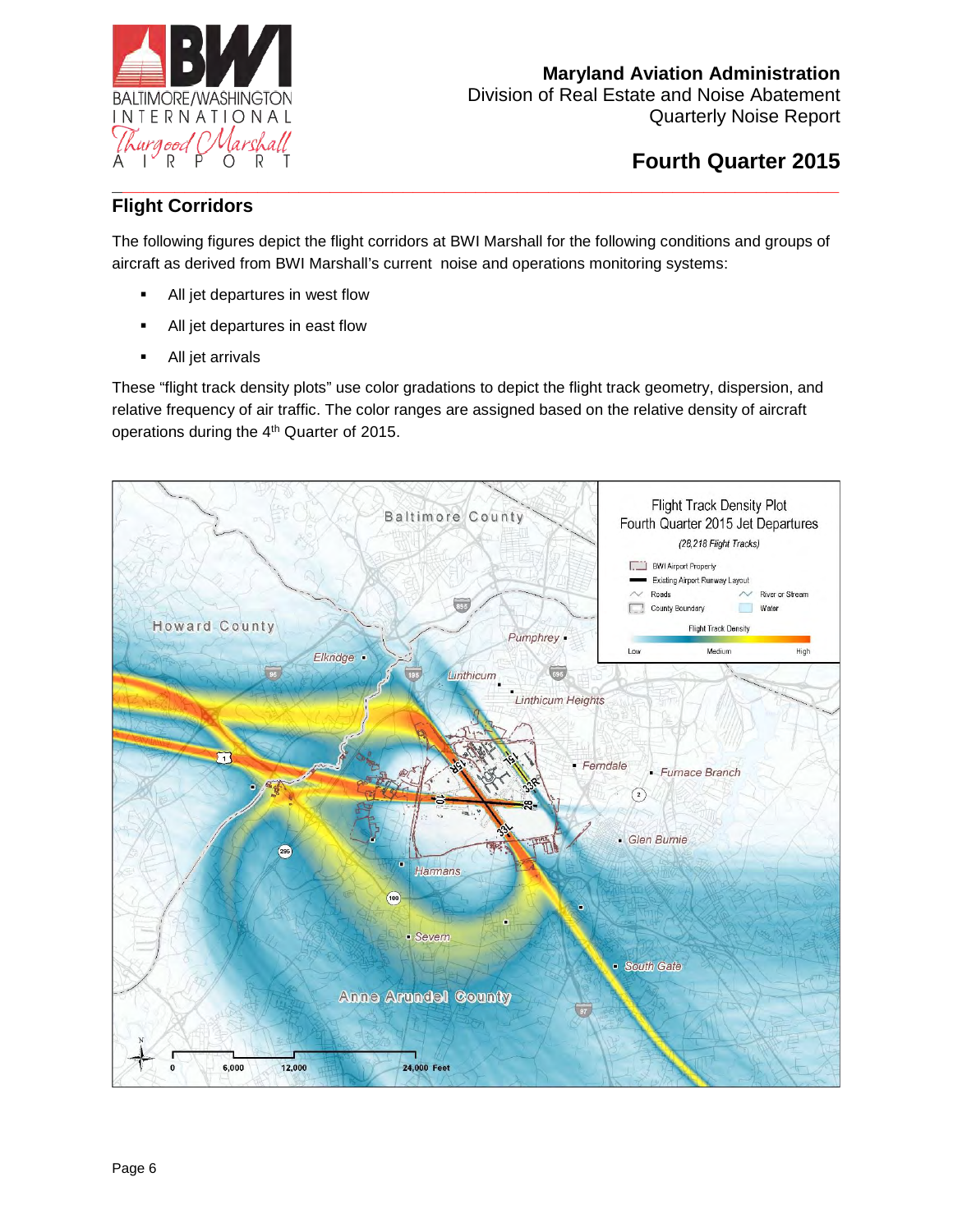Division of Real Estate and Noise Abatement Quarterly Noise Report



#### **Flight Track Density Plot** Pumphrey 2015 4th Quarter Jet Arrivals Elkridge (28,164 Flight Tracks) BWI Airport Property  $\overline{\bullet}$ Existing Airport Runway Layout 195 Linthicum  $\sim$  Roads  $\sim$  River or Stream Linthicum Heights County Boundary Water Flight Track Density High Low Medium Ferndale Furnace Branch  $\bigcirc$  $\vec{a}$ Hanover Glen Burnie  $\widehat{\left(295\right)}$ Harmans Timber Ridge  $\boxed{100}$ Glen Burnie Park Elmhurst Severn South Gate  $\mathbf{0}$ 2,000 4,000 8,000 Feet

**\_\_\_\_\_\_\_\_\_\_\_\_\_\_\_\_\_\_\_\_\_\_\_\_\_\_\_\_\_\_\_\_\_\_\_\_\_\_\_\_\_\_\_\_\_\_\_\_\_\_\_\_\_\_\_\_\_\_\_\_\_\_\_\_\_\_\_\_\_\_**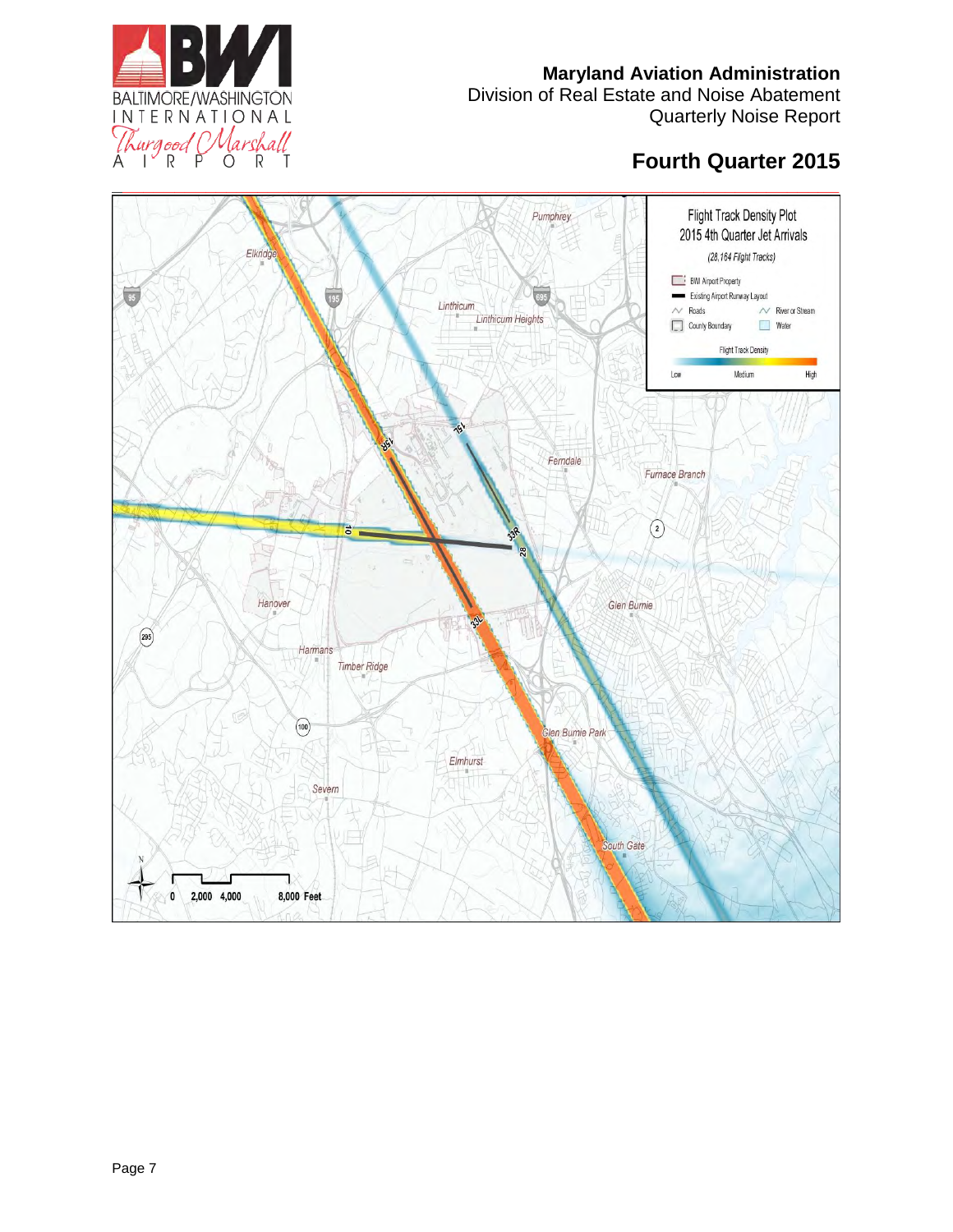

**Fourth Quarter 2015** 

#### <span id="page-7-0"></span>**\_\_\_\_\_\_\_\_\_\_\_\_\_\_\_\_\_\_\_\_\_\_\_\_\_\_\_\_\_\_\_\_\_\_\_\_\_\_\_\_\_\_\_\_\_\_\_\_\_\_\_\_\_\_\_\_\_\_\_\_\_\_\_\_\_\_\_\_\_\_ Observance of Noise Abatement Procedures**

In order to encourage on-going compliance with the voluntary noise abatement procedures developed for BWI Marshall, a *Quarterly Airline Performance Report* is generated for the major carriers and cargo operators. Data is obtained from our noise and flight track monitoring system and the two noise abatement procedures of most interest to the local communities are evaluated. These procedures are:

- 1. Runway 15 Right departures initiating their right turns at, but not prior to, 1 DME
- 2. Runway 28 departures initiating their turns at, but not prior to, 3 DME

The following graphs show the percentage of flights for each airline which comply with each of the two procedures. DME stands for Distance Measuring Equipment, and is measured slantrange from the navigational aid located near the center of the Airport. One DME equals one nautical mile.



#### Percentage of Runway 15R Departures Turning Beyond 1 DME - Fourth Quarter 2015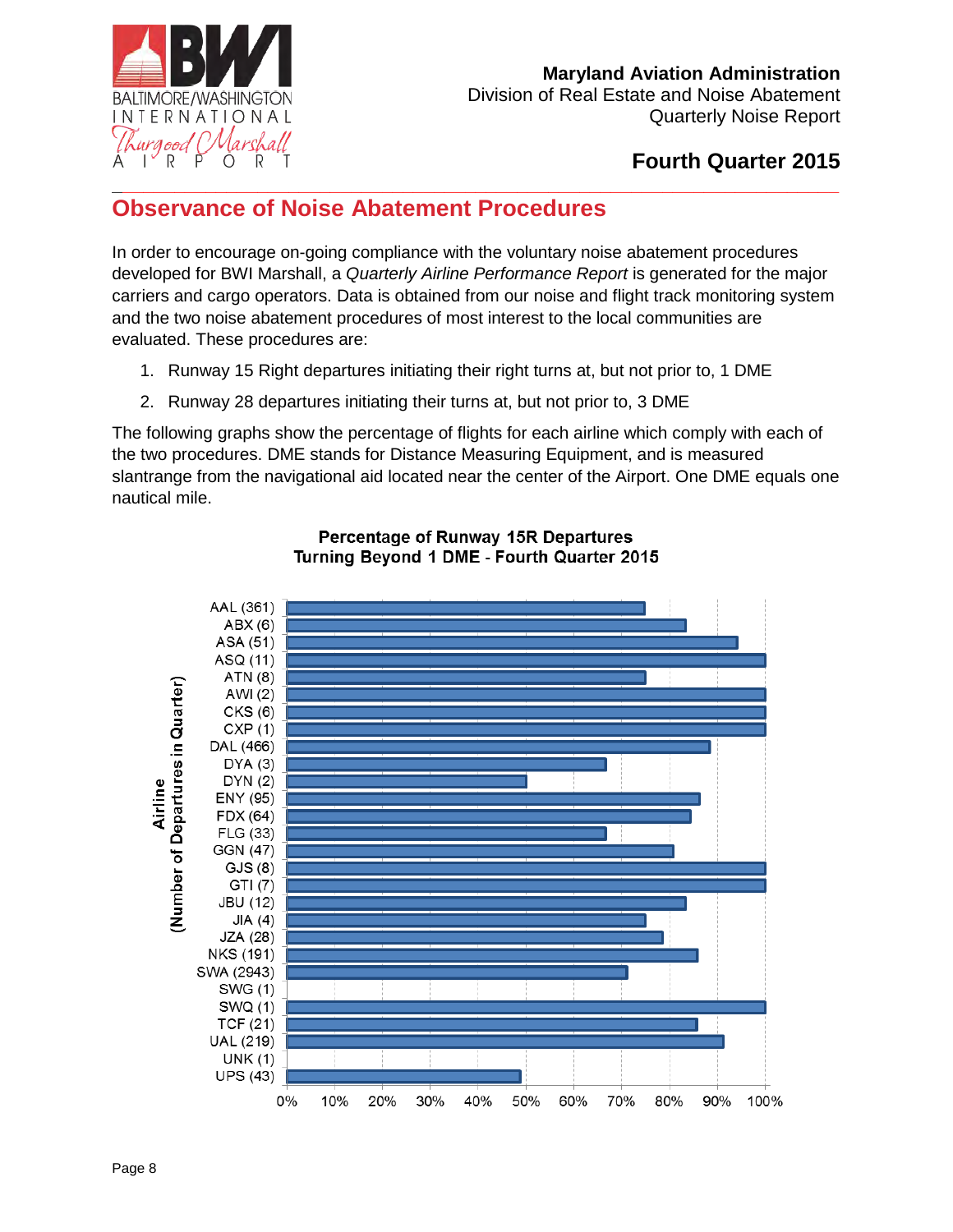

Division of Real Estate and Noise Abatement Quarterly Noise Report

## **Fourth Quarter 2015**

## Percentage of Runway 28 Departures Turning Beyond 3 DME - Fourth Quarter 2015

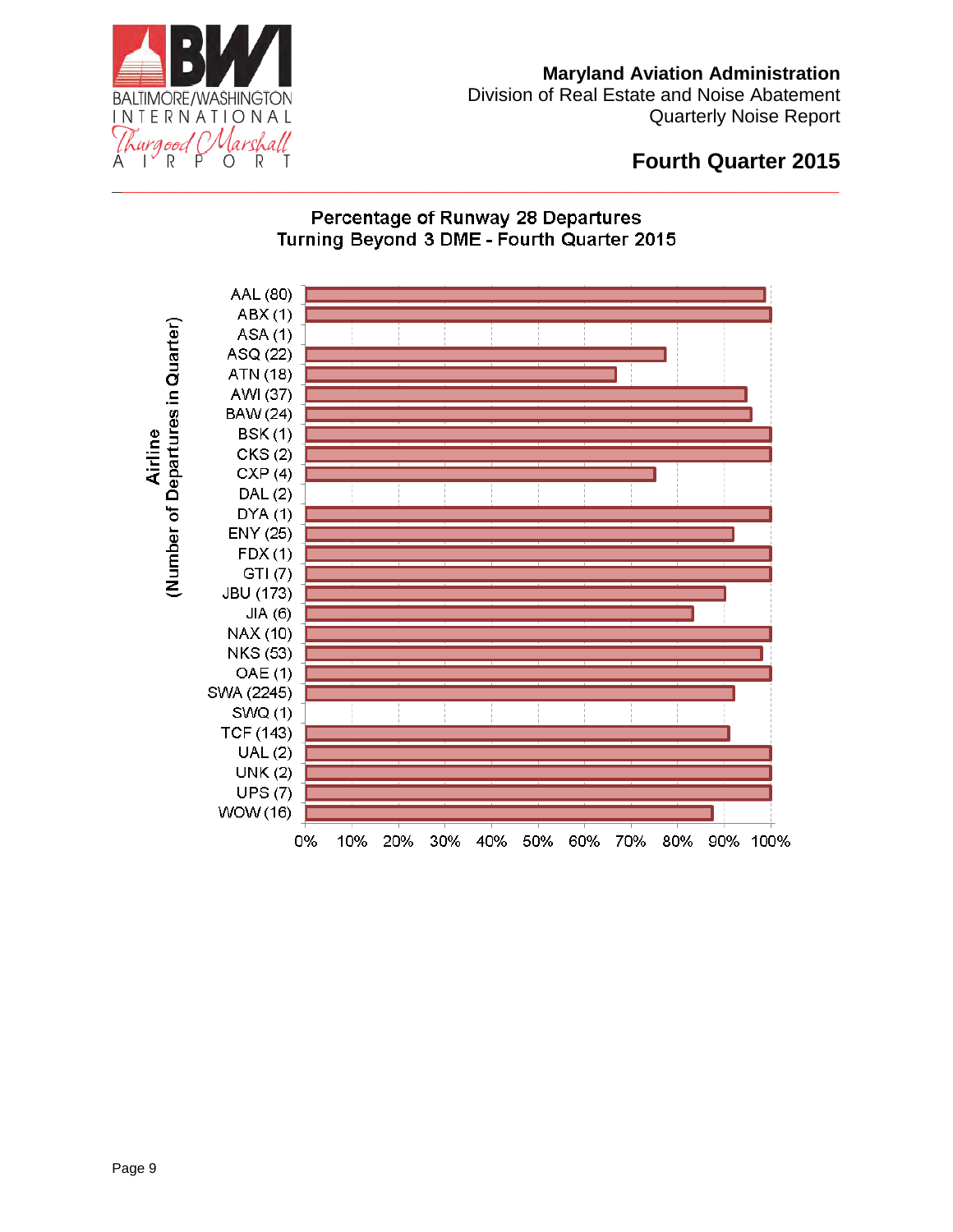

Division of Real Estate and Noise Abatement Quarterly Noise Report

## **Fourth Quarter 2015**

### <span id="page-9-0"></span>**\_\_\_\_\_\_\_\_\_\_\_\_\_\_\_\_\_\_\_\_\_\_\_\_\_\_\_\_\_\_\_\_\_\_\_\_\_\_\_\_\_\_\_\_\_\_\_\_\_\_\_\_\_\_\_\_\_\_\_\_\_\_\_\_\_\_\_\_\_\_ Outreach**

The MAA engages in on-going efforts to enhance the level of communication and interaction between the Airport and area residents. The MAA Community Outreach Programs encourage the exchange of information between the MAA and local community groups and residences by providing a contact point for listening to and responding to Airport-related community concerns. These programs also supplement the efforts of the BWI Marshall Neighbors' Committee to promote the active participation of local residents in Airport issues.

The Division of Real Estate and Noise Abatement monitors services provided to the local community to promote public education, communication and the number of responses to requests for portable noise monitoring. Specific services or activities provided by the MAA and the Noise Office are listed below, along with the number of events or reports.

#### **Public Education & Activities -4th Quarter of 2015**

| <b>Committee/Community Meetings</b>       | 3  |
|-------------------------------------------|----|
| <b>Community Noise Monitoring Reports</b> | 3  |
| <b>Airport Zoning Permits</b>             | 57 |
| Mailings                                  |    |

## **Community Enhancement Grant Program**

Maryland Senate Bill 276 established an 11-member "Citizens Committee for the Enhancement of Communities Surrounding Baltimore/Washington International Thurgood Marshall Airport." The intent of this legislation is to provide some benefit to those citizens living in communities impacted by the daily operation of BWI Marshall by allowing them the opportunity to apply for grants for transportation-related projects such as sidewalks, speed humps, street lights, etc. These communities must be located within the most recently certified Airport Noise Zone or within two miles of the outermost noise contour.

The Community Enhancement Grant Committee met on December 2, 2015. Four grant applications were submitted for review. Three were recommended for approval are as follows:

- Glen Burnie Improvement Association applied for walkway and fencing project at \$190,415.39 and the committee recommendation was approved for \$190,415.39.
- Linthicum Shipley Improvement Association applied for sidewalk project at \$43,231.00 and the committee recommendation was approved for \$43,231.00.
- Elvation Towne Condominium regime II applied for sidewalk project at \$40,057.00 and the committee recommendation was approved for \$40,057.00.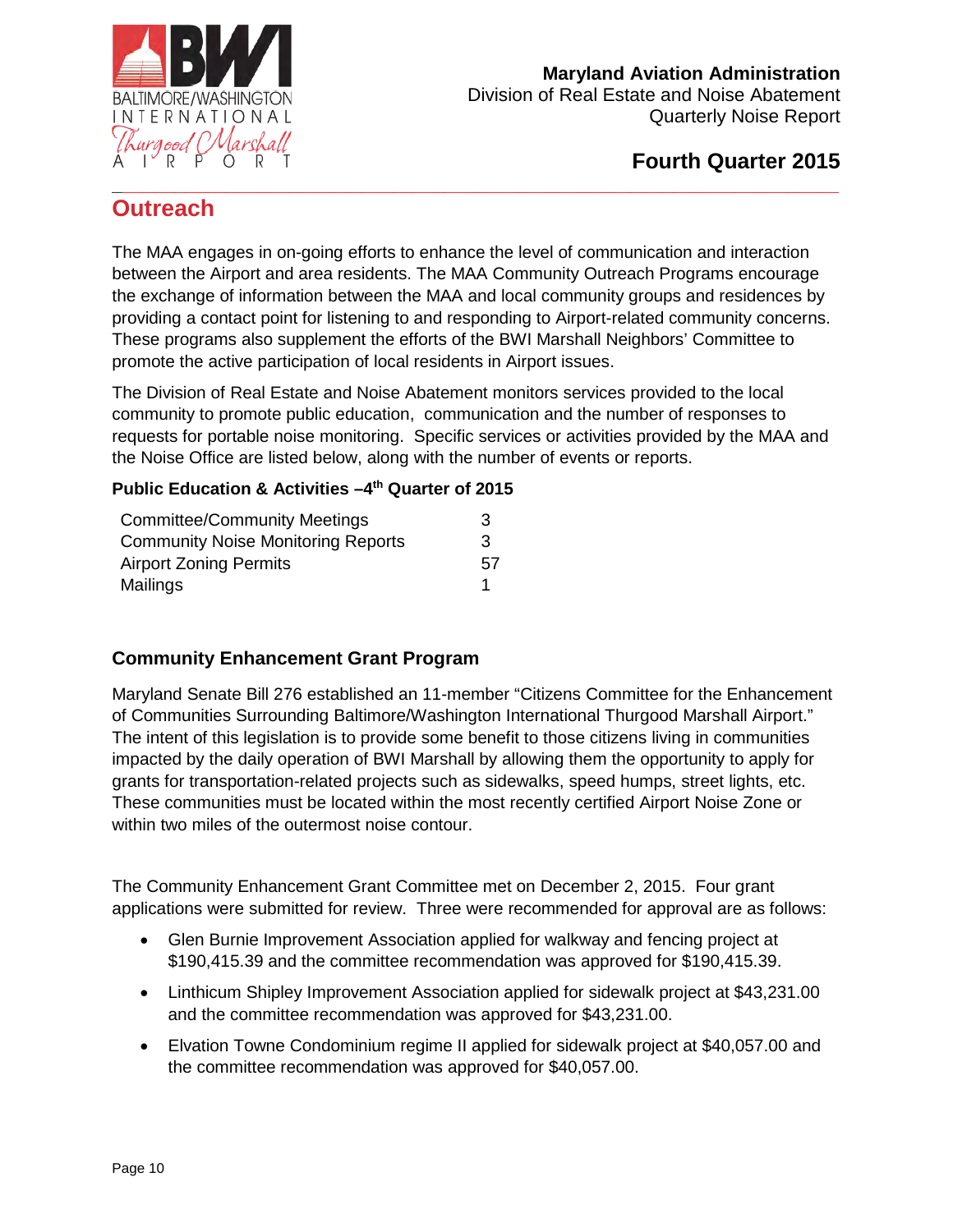

## **Airport Noise Hotline Calls**

The MAA maintains a 24-hour Airport Noise Hotline at 410-859-7021. Staff is available during normal business hours to discuss aircraft noise concerns directly with callers. Voicemail is available for recording noise concerns at night and on weekends. The graph below shows the number of calls, e-mails and callers per community for the quarter.

From August 31, 2015 to November 26<sup>th</sup>, 2015, Runway 10/28 was closed for a runway rehabilitation project. During this closure, both west and east flow runway configurations were altered. As a result, there were 659 calls (195 callers) during the 4<sup>th</sup> Quarter of 2015 compared to 314 calls during the  $4<sup>th</sup>$  Quarter of 2014.



## **Number of Noise Calls and Callers per Community**

**659 total calls**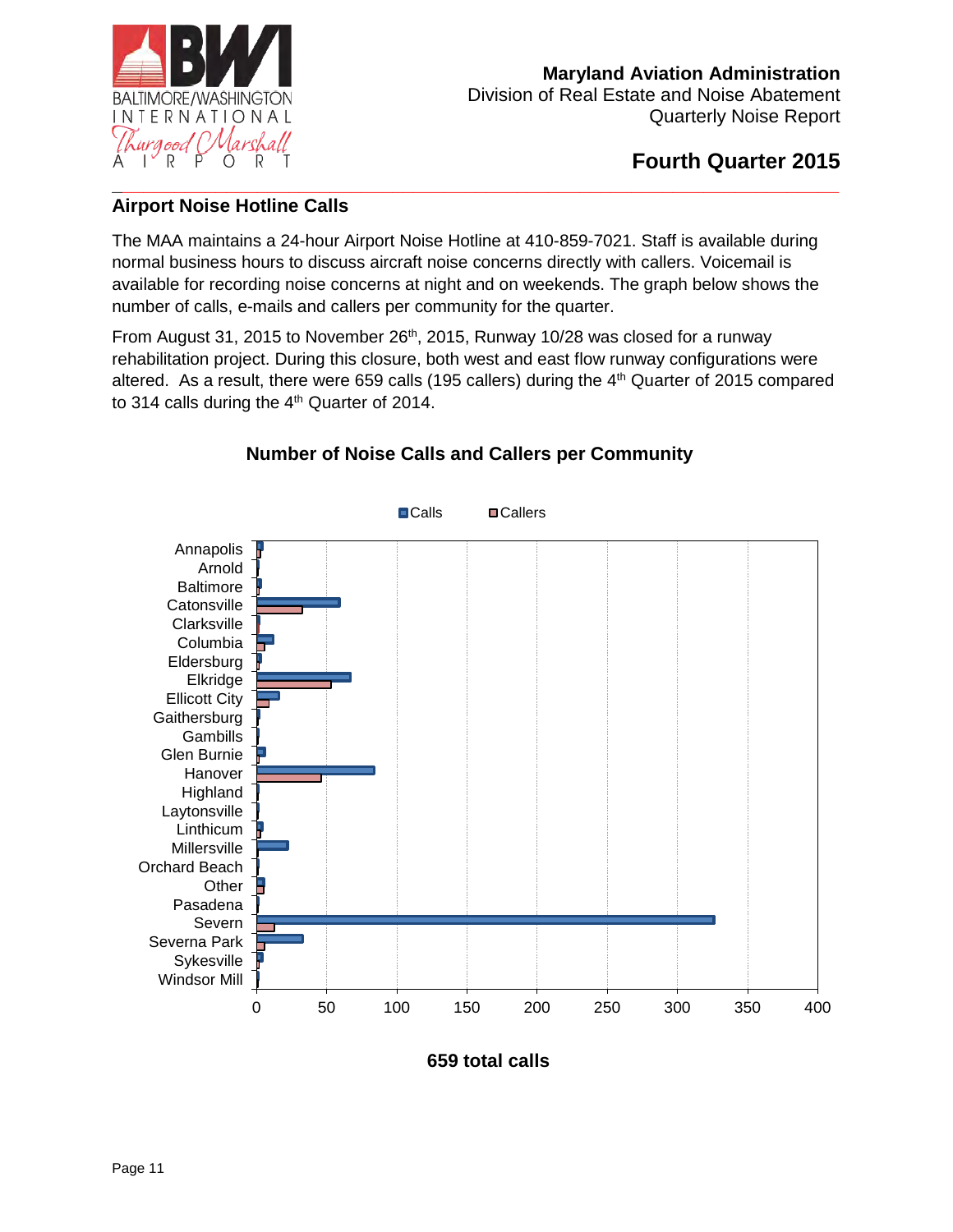

Division of Real Estate and Noise Abatement Quarterly Noise Report

## **Fourth Quarter 2015**

### <span id="page-11-0"></span>**\_\_\_\_\_\_\_\_\_\_\_\_\_\_\_\_\_\_\_\_\_\_\_\_\_\_\_\_\_\_\_\_\_\_\_\_\_\_\_\_\_\_\_\_\_\_\_\_\_\_\_\_\_\_\_\_\_\_\_\_\_\_\_\_\_\_\_\_\_\_ BWI Marshall Neighbors Committee**

The BWI Marshall Neighbors Committee was established in December 1983 and serves as a liaison between the Airport and the surrounding communities to ensure continuing and timely discussion of mutual airport and community interests. The Committee serves as a forum for exchanging information, ideas and suggestions. Examples of interests include, but are not limited to:

- 1. Ground access (highways, light rail, etc.),
- 2. Long-range transportation planning issues,
- 3. Operational changes (construction, maintenance and air traffic control),
- 4. Noise abatement and other environmental issues,
- 5. Parking and ground transportation; and
- 6. Land use planning.

The BWI Marshall Neighbors Committee consists of the following groups:

- Columbia Council *(inactive)*
- Greater Elkridge Community Association
- Elmhurst Improvement Association
- Glen Burnie Improvement Association
- Glen Burnie Park Civic Association *(inactive)*
- Ferndale Area Community Council
- Greater Pasadena Council *(inactive)*
- Harmans Civic Association
- Linthicum/Shipley Improvement Association
- Severn Improvement Association
- Timber Ridge Improvement Association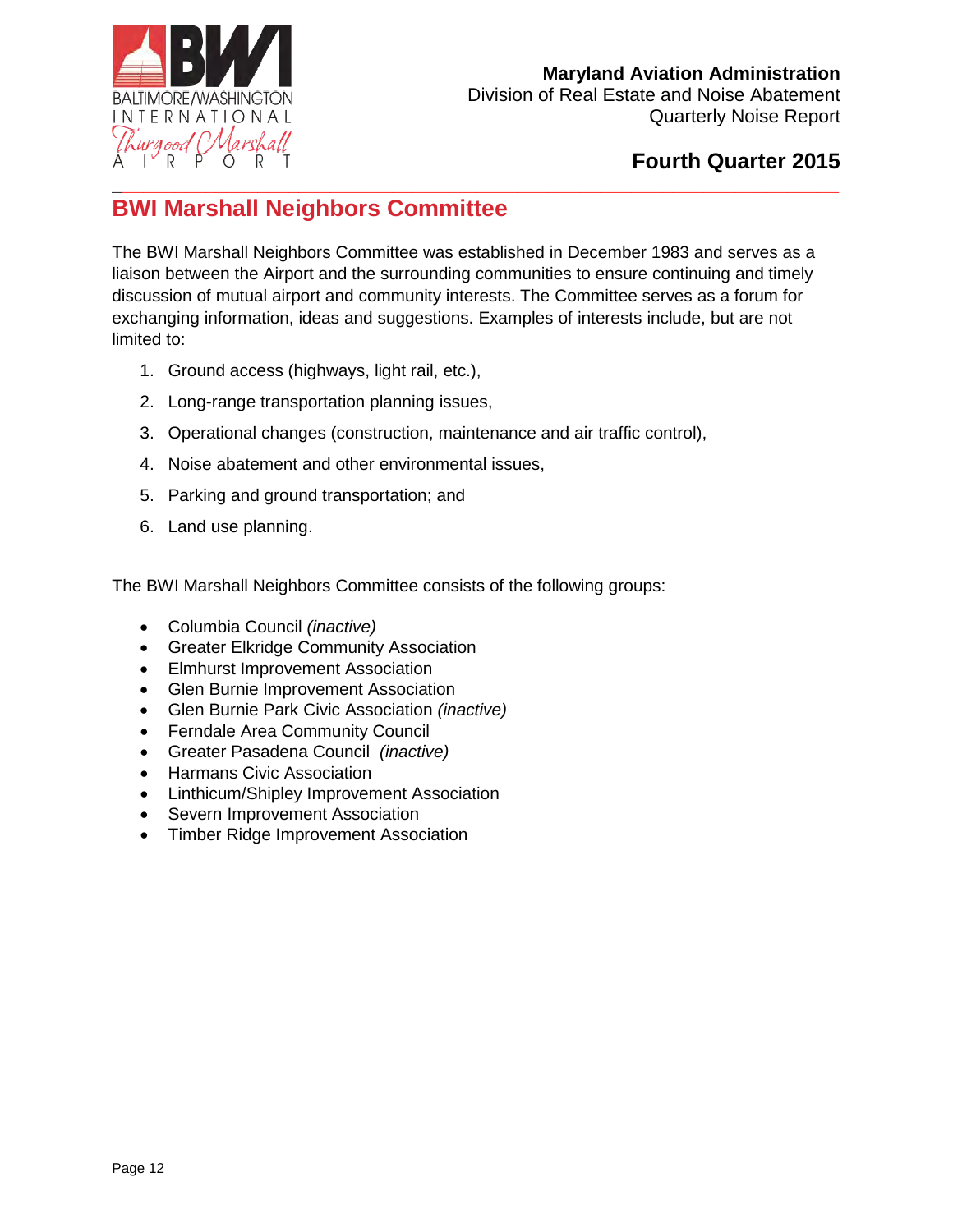

### <span id="page-12-0"></span>**\_\_\_\_\_\_\_\_\_\_\_\_\_\_\_\_\_\_\_\_\_\_\_\_\_\_\_\_\_\_\_\_\_\_\_\_\_\_\_\_\_\_\_\_\_\_\_\_\_\_\_\_\_\_\_\_\_\_\_\_\_\_\_\_\_\_\_\_\_\_ Airport Noise Zone**

The Maryland Environmental Noise Act of 1974 provides for the protection of citizens from the impact of transportation related noise. The aviation portion of the Act requires the MAA to create a certified Airport Noise Zone (ANZ) to control incompatible land development around BWI Marshall and a Noise Abatement Plan (NAP) to minimize the impact of aircraft noise on people living near the Airport. An ANZ and NAP were first established for BWI Marshall in 1976. Both were updated in 1982, 1988, 1993, 1998, and 2007. The latest update to the ANZ became effective on December 22, 2014.

The ANZ is determined by a composite of three noise contours: a base year contour, a five-year forecast, and a ten-year forecast. The largest of the three contours in any area around the Airport determines the outline of the ANZ, thereby offering protection within the largest of the existing or future noise contours.

The contours depict the Day-Night Average Sound Level (DNL) around BWI Marshall. Both the State of Maryland and the FAA require the use of the DNL metric by all airports conducting environmental studies. The FAA also requires the use of its standard computer model known as the Integrated Noise Model (INM) for developing noise contours. The current 2014 ANZ is depicted on the following page.

# <span id="page-12-1"></span>**Noise Monitoring Program**

The MAA operates a permanent noise monitoring system that operates 24 hours per day, seven days a week. The noise monitoring equipment in place at BWI Marshall was installed in the late 1980's and is approaching the end of its useful life due to the age of the equipment and the inability to obtain replacement parts. Once a new system is installed, we will resume the presentation of noise data by tables and graphs.